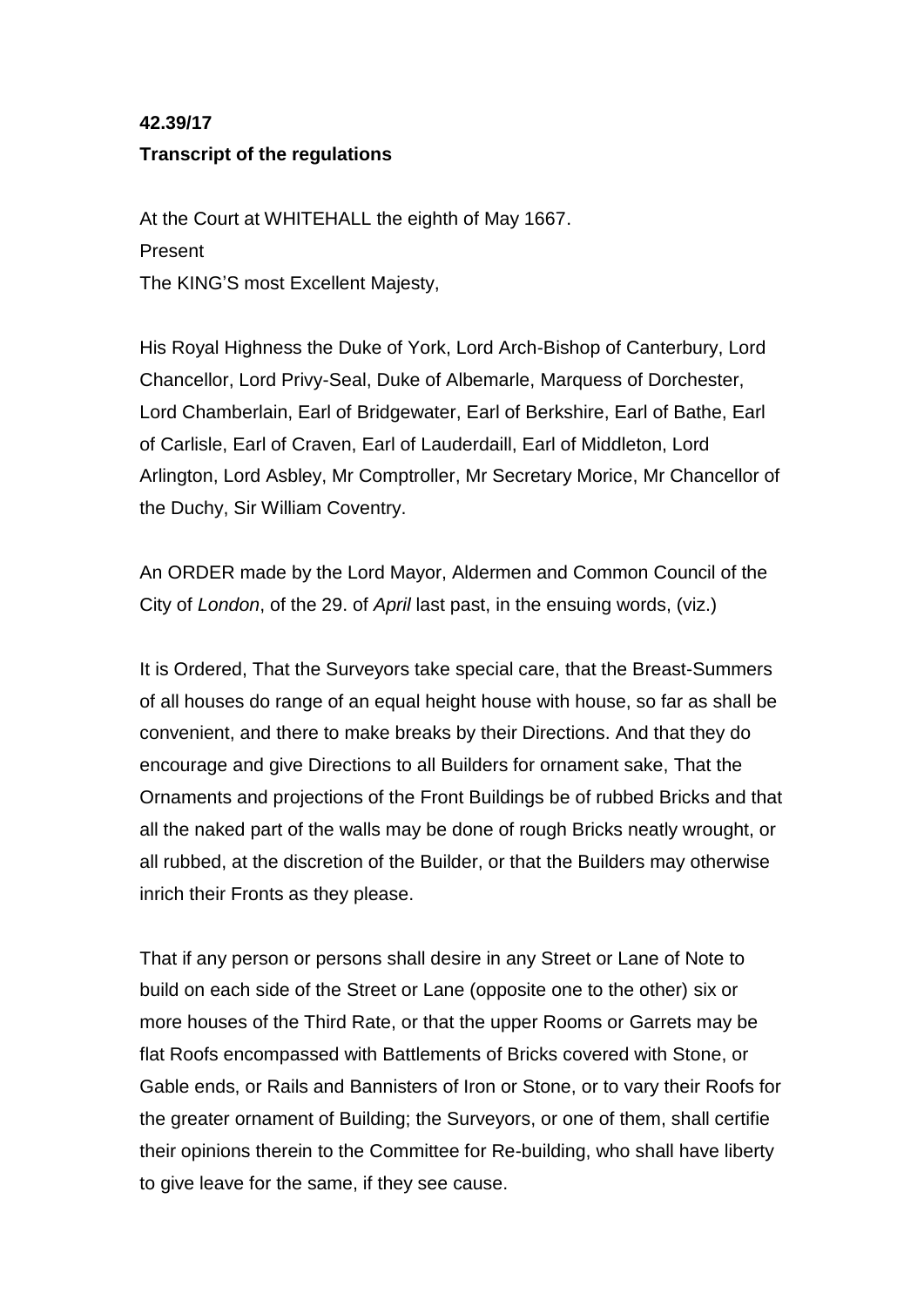That in all the Streets no Sign posts shall hang cross, but the Signs shall be fixed against the Balconies, or some other convenient part of the Side of the house.

It is Ordered that a Postern shall be made on the North side of Newgate for Conveniency of Foot-passengers, and that Holborn-Bridge shall be enlarged to run straight on a bevil Line from the Timber-house on the North-side thereof, known by the Sign of the Cock, to the Front of the Buildings at the Swan Inne on the said North-side of Holborn-hill.

Forasmuch as it is Provided in the late Act for Re-building, That the Surveyors shall take care for the equal setting out of all party Walls and Piers, and no person be permitted to build till that be done; therefore, for prevention of any Eraction in the taking of such Surveys, and all Quarrells and Contentions that may arise between the Builders, it is Ordered, That no Builder shall lay his Foundation, until the Surveyors, or one of them, (according to the Act) shall view it, and see the party Walls and Piers equally set out, and that all persons observe the Surveyors Directions concerning the Superstructure to be erected over the said Foundations.

And that for the defraying that, and all other incident Charges of Measuring, Staking out, taking the Levell, and Surveying the Streets and Ground, each Builder, before he lay his Foundation, or such Survey shall be taken, do repair to the Chamber of London, and there enter his Name, with the place where his building is to be set out, and to pay to the Chamberlain the summe of six shillings eight pence for every Foundation to be re-built. For which Mr Chamberlain shall give Acquittances: upon Receipt of which Acquittances the Surveyors shall proceed to set out such persons Foundations.

And it is Ordered, That all persons who have already laid any Foundations shall forthwith pay into the Chamber of London six shillings eight pence for every Foundation.